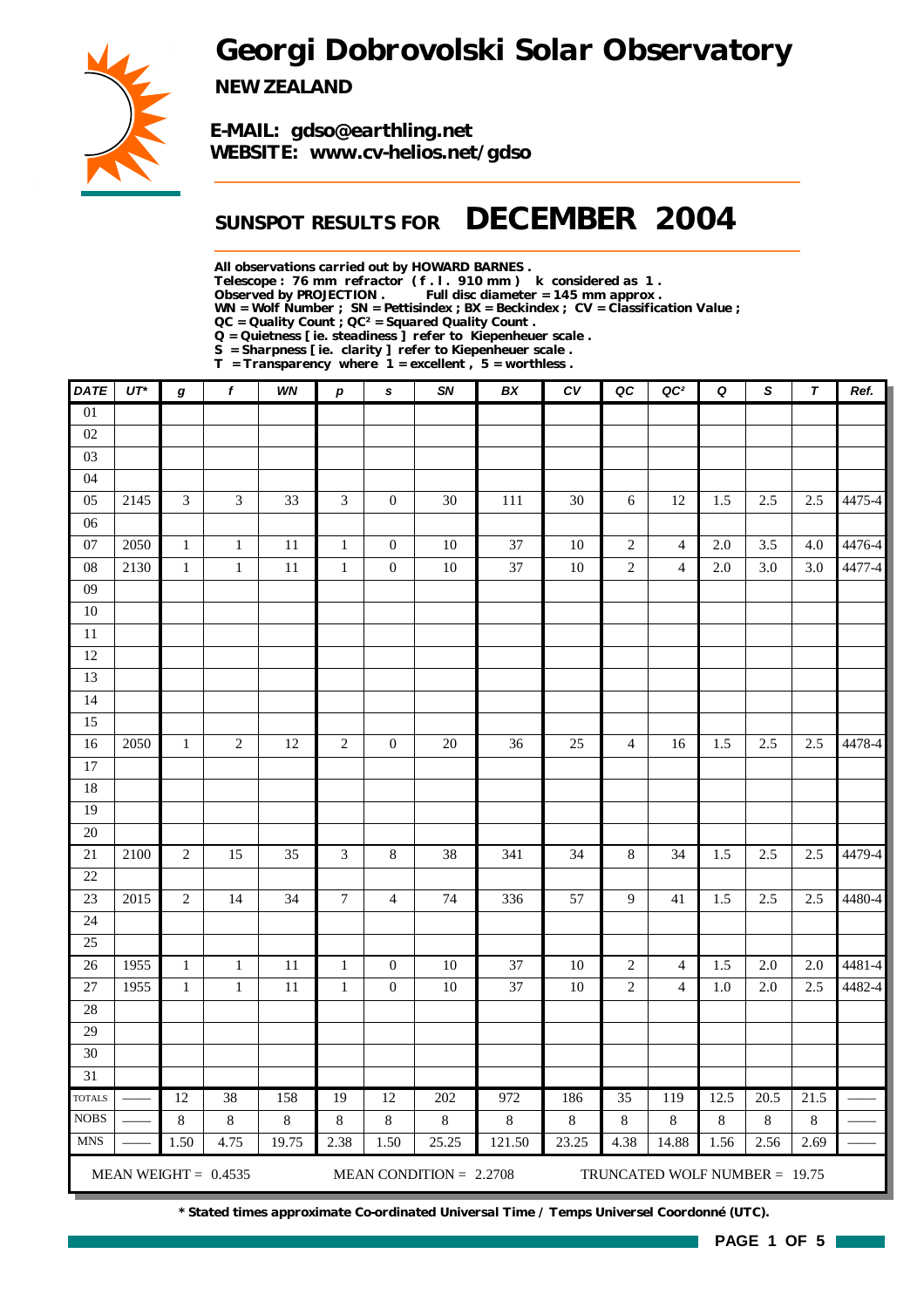## *Georgi Dobrovolski Solar Observatory*

*SUNSPOT DISTRIBUTION & INTER-SOL INDICES FOR*

# *DECEMBER 2004*

*All observations carried out by HOWARD BARNES .*

*Telescope : 76 mm refractor ( f . l . 910 mm ) .*

*Observed by PROJECTION . Full disc diameter = 145 mm approx . IS = Inter-Sol Index .*

*gr = number of multi-spot groups .*

*grfp = number of umbræ within penumbræ within the groups (gr) .*

*grf = number of non-penumbral spots within the groups (gr) .*

*efp = number of single penumbral spots .*

*ef = number of single non-penumbral spots .*

*Q = Quietness [ ie. steadiness ] refer to Kiepenheuer scale .*

*S = Sharpness [ ie. clarity ] refer to Kiepenheuer scale .*

*T = Transparency where 1 = excellent , 5 = worthless .*

| <b>DATE</b>     | UT   | IS             | $\bm{gr}$        | grfp             | grf              | efp              | $_{\rm ef}$      | $\pmb Q$ | $\pmb{\mathcal{S}}$ | $\pmb{\tau}$ | Ref.   |
|-----------------|------|----------------|------------------|------------------|------------------|------------------|------------------|----------|---------------------|--------------|--------|
| 01              |      |                |                  |                  |                  |                  |                  |          |                     |              |        |
| $02\,$          |      |                |                  |                  |                  |                  |                  |          |                     |              |        |
| 03              |      |                |                  |                  |                  |                  |                  |          |                     |              |        |
| 04              |      |                |                  |                  |                  |                  |                  |          |                     |              |        |
| 05              | 2145 | $\overline{3}$ | $\boldsymbol{0}$ | $\boldsymbol{0}$ | $\boldsymbol{0}$ | $\mathfrak{Z}$   | $\boldsymbol{0}$ | 1.5      | 2.5                 | 2.5          | 4475-4 |
| $\overline{06}$ |      |                |                  |                  |                  |                  |                  |          |                     |              |        |
| 07              | 2050 | $\,1$          | $\boldsymbol{0}$ | $\boldsymbol{0}$ | $\boldsymbol{0}$ | $\,1$            | $\boldsymbol{0}$ | $2.0\,$  | 3.5                 | 4.0          | 4476-4 |
| $08\,$          | 2130 | $\,1$          | $\boldsymbol{0}$ | $\boldsymbol{0}$ | $\boldsymbol{0}$ | $\,1$            | $\boldsymbol{0}$ | $2.0\,$  | $3.0\,$             | $3.0\,$      | 4477-4 |
| 09              |      |                |                  |                  |                  |                  |                  |          |                     |              |        |
| $10\,$          |      |                |                  |                  |                  |                  |                  |          |                     |              |        |
| $\overline{11}$ |      |                |                  |                  |                  |                  |                  |          |                     |              |        |
| $12\,$          |      |                |                  |                  |                  |                  |                  |          |                     |              |        |
| 13              |      |                |                  |                  |                  |                  |                  |          |                     |              |        |
| 14              |      |                |                  |                  |                  |                  |                  |          |                     |              |        |
| 15              |      |                |                  |                  |                  |                  |                  |          |                     |              |        |
| $16\,$          | 2050 | $\overline{3}$ | $\,1\,$          | $\sqrt{2}$       | $\boldsymbol{0}$ | $\boldsymbol{0}$ | $\boldsymbol{0}$ | 1.5      | 2.5                 | 2.5          | 4478-4 |
| $17\,$          |      |                |                  |                  |                  |                  |                  |          |                     |              |        |
| 18              |      |                |                  |                  |                  |                  |                  |          |                     |              |        |
| 19              |      |                |                  |                  |                  |                  |                  |          |                     |              |        |
| $\overline{20}$ |      |                |                  |                  |                  |                  |                  |          |                     |              |        |
| 21              | 2100 | $17\,$         | $\sqrt{2}$       | $\boldsymbol{7}$ | $\,8\,$          | $\boldsymbol{0}$ | $\boldsymbol{0}$ | 1.5      | 2.5                 | 2.5          | 4479-4 |
| $22\,$          |      |                |                  |                  |                  |                  |                  |          |                     |              |        |
| 23              | 2015 | $16\,$         | $\sqrt{2}$       | $10\,$           | $\overline{4}$   | $\boldsymbol{0}$ | $\boldsymbol{0}$ | 1.5      | 2.5                 | 2.5          | 4480-4 |
| 24              |      |                |                  |                  |                  |                  |                  |          |                     |              |        |
| 25              |      |                |                  |                  |                  |                  |                  |          |                     |              |        |
| 26              | 1955 | $\,1$          | $\boldsymbol{0}$ | $\boldsymbol{0}$ | $\boldsymbol{0}$ | $\,1\,$          | $\boldsymbol{0}$ | 1.5      | $2.0\,$             | 2.0          | 4481-4 |
| 27              | 1955 | $\,1$          | $\boldsymbol{0}$ | $\boldsymbol{0}$ | $\boldsymbol{0}$ | $\,1\,$          | $\boldsymbol{0}$ | $1.0\,$  | 2.0                 | 2.5          | 4482-4 |
| 28              |      |                |                  |                  |                  |                  |                  |          |                     |              |        |
| 29              |      |                |                  |                  |                  |                  |                  |          |                     |              |        |
| 30              |      |                |                  |                  |                  |                  |                  |          |                     |              |        |
| 31              |      |                |                  |                  |                  |                  |                  |          |                     |              |        |
| <b>TOTALS</b>   |      | 43             | $\overline{5}$   | 19               | 12               | $\overline{7}$   | $\boldsymbol{0}$ | 12.5     | 20.5                | 21.5         |        |
| $\rm{NOBS}$     |      | $\,8\,$        | $8\,$            | $\,8\,$          | $\,8\,$          | $\,8\,$          | $\,8\,$          | $8\,$    | $\,8\,$             | $8\,$        |        |
| <b>MNS</b>      |      | 5.38           | 0.62             | 2.38             | 1.50             | 0.88             | $0.00\,$         | 1.56     | 2.56                | 2.69         |        |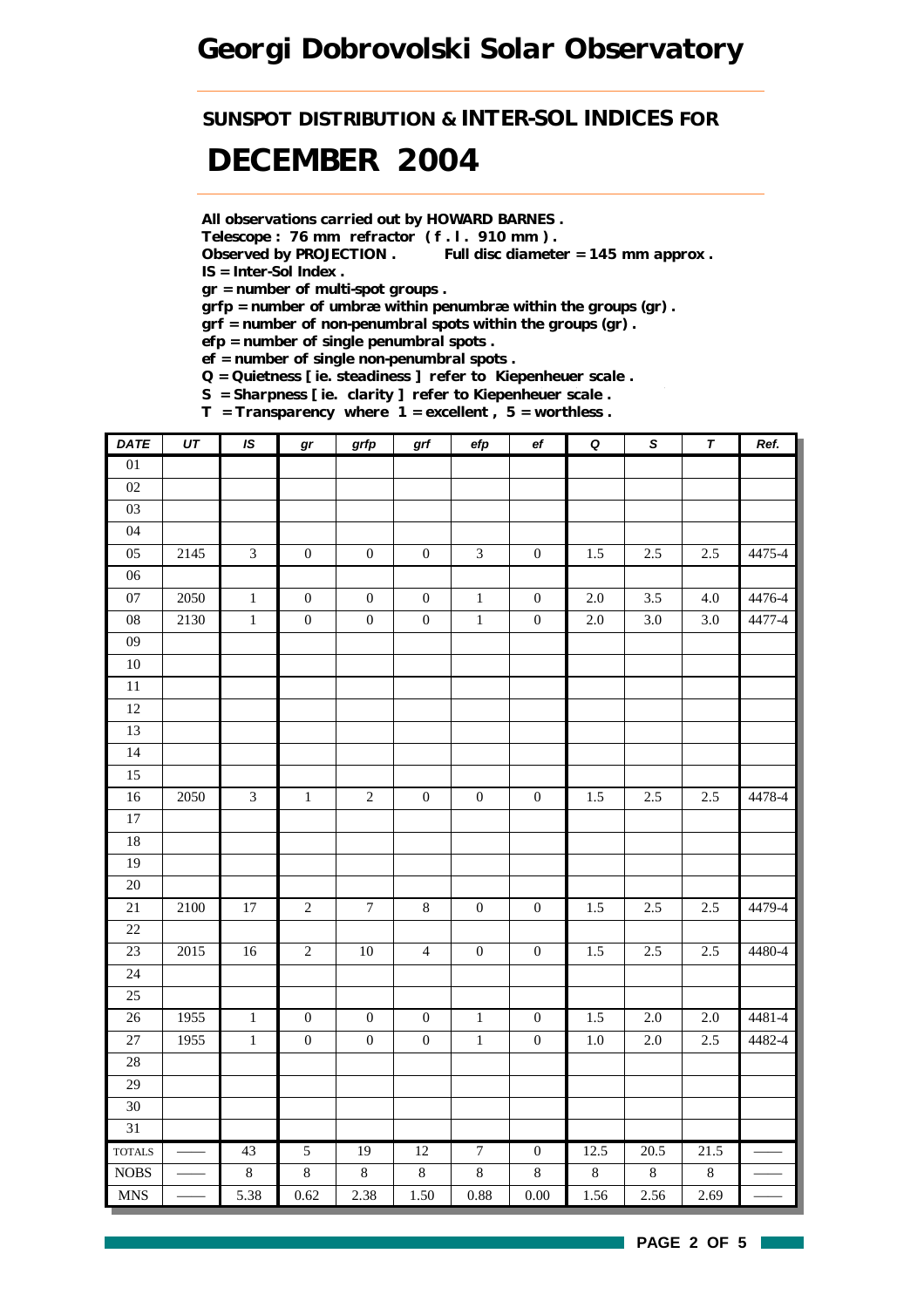### *SUNSPOT CENSUS BY CLASSIFICATION FOR*

# *DECEMBER 2004*

*All observations carried out by HOWARD BARNES . Telescope : 76 mm refractor ( f . l . 910 mm ) . Full disc diameter = 145 mm approx . IF 2 OR MORE REGIONS ARE OF THE SAME CLASSIFICATION , THEN SUNSPOT COUNTS ARE SEPARATED BY SOLIDI ( / ) .*

| DATE          | UT   |                  | A                |                  | B                |                  | $\pmb{C}$        |                  | D                                       |                  | E                |                  | F                                      |                  | G                |                  | $\boldsymbol{H}$ | J                |                  |
|---------------|------|------------------|------------------|------------------|------------------|------------------|------------------|------------------|-----------------------------------------|------------------|------------------|------------------|----------------------------------------|------------------|------------------|------------------|------------------|------------------|------------------|
|               |      | $\boldsymbol{g}$ | $\pmb{f}$        | $\boldsymbol{g}$ | f                | $\bm{g}$         | $\boldsymbol{f}$ | $\bm{g}$         | $\pmb{f}$                               | $\boldsymbol{g}$ | $\boldsymbol{f}$ | $\boldsymbol{g}$ | $\pmb{f}$                              | $\boldsymbol{g}$ | $\mathbf{f}$     | $\boldsymbol{g}$ | $\pmb{f}$        | $\boldsymbol{g}$ | $\pmb{f}$        |
| 01            |      |                  |                  |                  |                  |                  |                  |                  |                                         |                  |                  |                  |                                        |                  |                  |                  |                  |                  |                  |
| 02            |      |                  |                  |                  |                  |                  |                  |                  |                                         |                  |                  |                  |                                        |                  |                  |                  |                  |                  |                  |
| 03            |      |                  |                  |                  |                  |                  |                  |                  |                                         |                  |                  |                  |                                        |                  |                  |                  |                  |                  |                  |
| 04            |      |                  |                  |                  |                  |                  |                  |                  |                                         |                  |                  |                  |                                        |                  |                  |                  |                  |                  |                  |
| 05            | 2145 | $\mathbf{0}$     | $\boldsymbol{0}$ | $\mathbf{0}$     | $\mathbf{0}$     | $\boldsymbol{0}$ | $\boldsymbol{0}$ | $\boldsymbol{0}$ | $\boldsymbol{0}$                        | $\mathbf{0}$     | $\boldsymbol{0}$ | $\boldsymbol{0}$ | $\boldsymbol{0}$                       | $\overline{0}$   | $\overline{0}$   | $\overline{0}$   | $\boldsymbol{0}$ | 3                | 1/1/1            |
| 06            |      |                  |                  |                  |                  |                  |                  |                  |                                         |                  |                  |                  |                                        |                  |                  |                  |                  |                  |                  |
| 07            | 2050 | $\mathbf{0}$     | $\boldsymbol{0}$ | $\mathbf{0}$     | $\mathbf{0}$     | $\mathbf{0}$     | $\boldsymbol{0}$ | $\boldsymbol{0}$ | $\boldsymbol{0}$                        | $\mathbf{0}$     | $\mathbf{0}$     | $\boldsymbol{0}$ | $\boldsymbol{0}$                       | $\mathbf{0}$     | $\overline{0}$   | $\overline{0}$   | $\mathbf{0}$     | $\mathbf{1}$     | $\mathbf{1}$     |
| $08\,$        | 2130 | $\mathbf{0}$     | $\boldsymbol{0}$ | $\mathbf{0}$     | $\mathbf{0}$     | $\boldsymbol{0}$ | $\boldsymbol{0}$ | $\boldsymbol{0}$ | $\boldsymbol{0}$                        | $\mathbf{0}$     | $\boldsymbol{0}$ | $\mathbf{0}$     | $\boldsymbol{0}$                       | $\mathbf{0}$     | $\mathbf{0}$     | $\mathbf{0}$     | $\boldsymbol{0}$ | $\mathbf{1}$     | $\mathbf{1}$     |
| 09            |      |                  |                  |                  |                  |                  |                  |                  |                                         |                  |                  |                  |                                        |                  |                  |                  |                  |                  |                  |
| $10\,$        |      |                  |                  |                  |                  |                  |                  |                  |                                         |                  |                  |                  |                                        |                  |                  |                  |                  |                  |                  |
| $11\,$        |      |                  |                  |                  |                  |                  |                  |                  |                                         |                  |                  |                  |                                        |                  |                  |                  |                  |                  |                  |
| 12            |      |                  |                  |                  |                  |                  |                  |                  |                                         |                  |                  |                  |                                        |                  |                  |                  |                  |                  |                  |
| 13            |      |                  |                  |                  |                  |                  |                  |                  |                                         |                  |                  |                  |                                        |                  |                  |                  |                  |                  |                  |
| $14\,$        |      |                  |                  |                  |                  |                  |                  |                  |                                         |                  |                  |                  |                                        |                  |                  |                  |                  |                  |                  |
| 15            |      |                  |                  |                  |                  |                  |                  |                  |                                         |                  |                  |                  |                                        |                  |                  |                  |                  |                  |                  |
| 16            | 2050 | $\mathbf{0}$     | $\mathbf{0}$     | $\mathbf{0}$     | $\mathbf{0}$     | $\mathbf{0}$     | $\mathbf{0}$     | $\mathbf{1}$     | $\overline{c}$                          | $\mathbf{0}$     | $\boldsymbol{0}$ | $\mathbf{0}$     | $\boldsymbol{0}$                       | $\mathbf{0}$     | $\overline{0}$   | $\overline{0}$   | $\overline{0}$   | $\mathbf{0}$     | $\boldsymbol{0}$ |
| 17            |      |                  |                  |                  |                  |                  |                  |                  |                                         |                  |                  |                  |                                        |                  |                  |                  |                  |                  |                  |
| 18            |      |                  |                  |                  |                  |                  |                  |                  |                                         |                  |                  |                  |                                        |                  |                  |                  |                  |                  |                  |
| 19            |      |                  |                  |                  |                  |                  |                  |                  |                                         |                  |                  |                  |                                        |                  |                  |                  |                  |                  |                  |
| 20            |      |                  |                  |                  |                  |                  |                  |                  |                                         |                  |                  |                  |                                        |                  |                  |                  |                  |                  |                  |
| 21            | 2100 | $\mathbf{0}$     | $\mathbf{0}$     | $\mathbf{0}$     | $\overline{0}$   | $\mathbf{1}$     | $\sqrt{2}$       | $\boldsymbol{0}$ | $\overline{0}$                          | $\mathbf{1}$     | 13               | $\boldsymbol{0}$ | $\boldsymbol{0}$                       | $\mathbf{0}$     | $\overline{0}$   | $\overline{0}$   | $\mathbf{0}$     | $\mathbf{0}$     | $\boldsymbol{0}$ |
| 22            |      |                  |                  |                  |                  |                  |                  |                  |                                         |                  |                  |                  |                                        |                  |                  |                  |                  |                  |                  |
| 23            | 2015 | $\boldsymbol{0}$ | $\boldsymbol{0}$ | $\mathbf{0}$     | $\mathbf{0}$     | $\boldsymbol{0}$ | $\boldsymbol{0}$ | $\mathbf{1}$     | $\overline{c}$                          | $\mathbf{1}$     | 12               | $\boldsymbol{0}$ | $\boldsymbol{0}$                       | $\mathbf{0}$     | $\mathbf{0}$     | $\boldsymbol{0}$ | $\boldsymbol{0}$ | $\boldsymbol{0}$ | $\boldsymbol{0}$ |
| 24            |      |                  |                  |                  |                  |                  |                  |                  |                                         |                  |                  |                  |                                        |                  |                  |                  |                  |                  |                  |
| 25            |      |                  |                  |                  |                  |                  |                  |                  |                                         |                  |                  |                  |                                        |                  |                  |                  |                  |                  |                  |
| 26            | 1955 | $\mathbf{0}$     | $\boldsymbol{0}$ | $\overline{0}$   | $\mathbf{0}$     | $\mathbf{0}$     | $\boldsymbol{0}$ | $\overline{0}$   | $\boldsymbol{0}$                        | $\mathbf{0}$     | $\mathbf{0}$     | $\boldsymbol{0}$ | $\boldsymbol{0}$                       | $\mathbf{0}$     | $\overline{0}$   | $\overline{0}$   | $\boldsymbol{0}$ | $\mathbf{1}$     | $\mathbf{1}$     |
| $27\,$        | 1955 | $\boldsymbol{0}$ | $\boldsymbol{0}$ | $\mathbf{0}$     | $\mathbf{0}$     | $\boldsymbol{0}$ | $\boldsymbol{0}$ | $\boldsymbol{0}$ | $\boldsymbol{0}$                        | $\mathbf{0}$     | $\boldsymbol{0}$ | $\boldsymbol{0}$ | $\boldsymbol{0}$                       | $\mathbf{0}$     | $\mathbf{0}$     | $\mathbf{0}$     | $\boldsymbol{0}$ | $\mathbf{1}$     | $\mathbf{1}$     |
| 28            |      |                  |                  |                  |                  |                  |                  |                  |                                         |                  |                  |                  |                                        |                  |                  |                  |                  |                  |                  |
| 29            |      |                  |                  |                  |                  |                  |                  |                  |                                         |                  |                  |                  |                                        |                  |                  |                  |                  |                  |                  |
| $30\,$        |      |                  |                  |                  |                  |                  |                  |                  |                                         |                  |                  |                  |                                        |                  |                  |                  |                  |                  |                  |
| 31            |      |                  |                  |                  |                  |                  |                  |                  |                                         |                  |                  |                  |                                        |                  |                  |                  |                  |                  |                  |
| <b>TOTALS</b> |      | $\boldsymbol{0}$ | $\boldsymbol{0}$ | $\boldsymbol{0}$ | $\boldsymbol{0}$ | $\mathbf{1}$     | $\sqrt{2}$       | $\sqrt{2}$       | $\overline{4}$                          | $\overline{2}$   | 25               | $\boldsymbol{0}$ | $\boldsymbol{0}$                       | $\overline{0}$   | $\boldsymbol{0}$ | $\boldsymbol{0}$ | $\boldsymbol{0}$ | $\boldsymbol{7}$ | $\boldsymbol{7}$ |
|               |      |                  |                  |                  |                  |                  |                  |                  | REGIONAL PERCENTAGES                    |                  |                  |                  |                                        |                  |                  |                  |                  |                  |                  |
| $\mathbf A$   |      |                  | $\, {\bf B}$     |                  | ${\bf C}$        |                  | $\mathbf D$      |                  | ${\bf E}$                               |                  | $\mathbf F$      | ${\bf G}$        | $\, {\rm H}$                           |                  |                  | $\bf J$          |                  |                  | $\rm{SIGMAg}$    |
| $0.0\,$       |      |                  | $0.0\,$          |                  | 8.3              |                  | $16.7\,$         |                  | $16.7\,$                                |                  | $0.0\,$          | $0.0\,$          | $0.0\,$                                |                  |                  | 58.3             |                  |                  | $12\,$           |
|               |      |                  |                  |                  |                  |                  |                  |                  |                                         |                  |                  |                  |                                        |                  |                  |                  |                  |                  |                  |
|               |      |                  |                  |                  | $NOBS = 8$       |                  |                  |                  | $\overline{p}/g$ mean = 1.5000          |                  |                  |                  | $\overline{f}$ / g mean = 2.6875       |                  |                  |                  |                  |                  |                  |
|               |      |                  |                  |                  |                  |                  |                  |                  | $\frac{1}{p}$ / g mean = 1.5833         |                  |                  |                  | $\frac{1}{\text{f}}$ / g mean = 3.1667 |                  |                  |                  |                  |                  |                  |
|               |      |                  |                  |                  |                  |                  |                  |                  | GROUP COMPLEXITY INDEX $(GCI) = 4.7500$ |                  |                  |                  |                                        |                  |                  |                  |                  |                  |                  |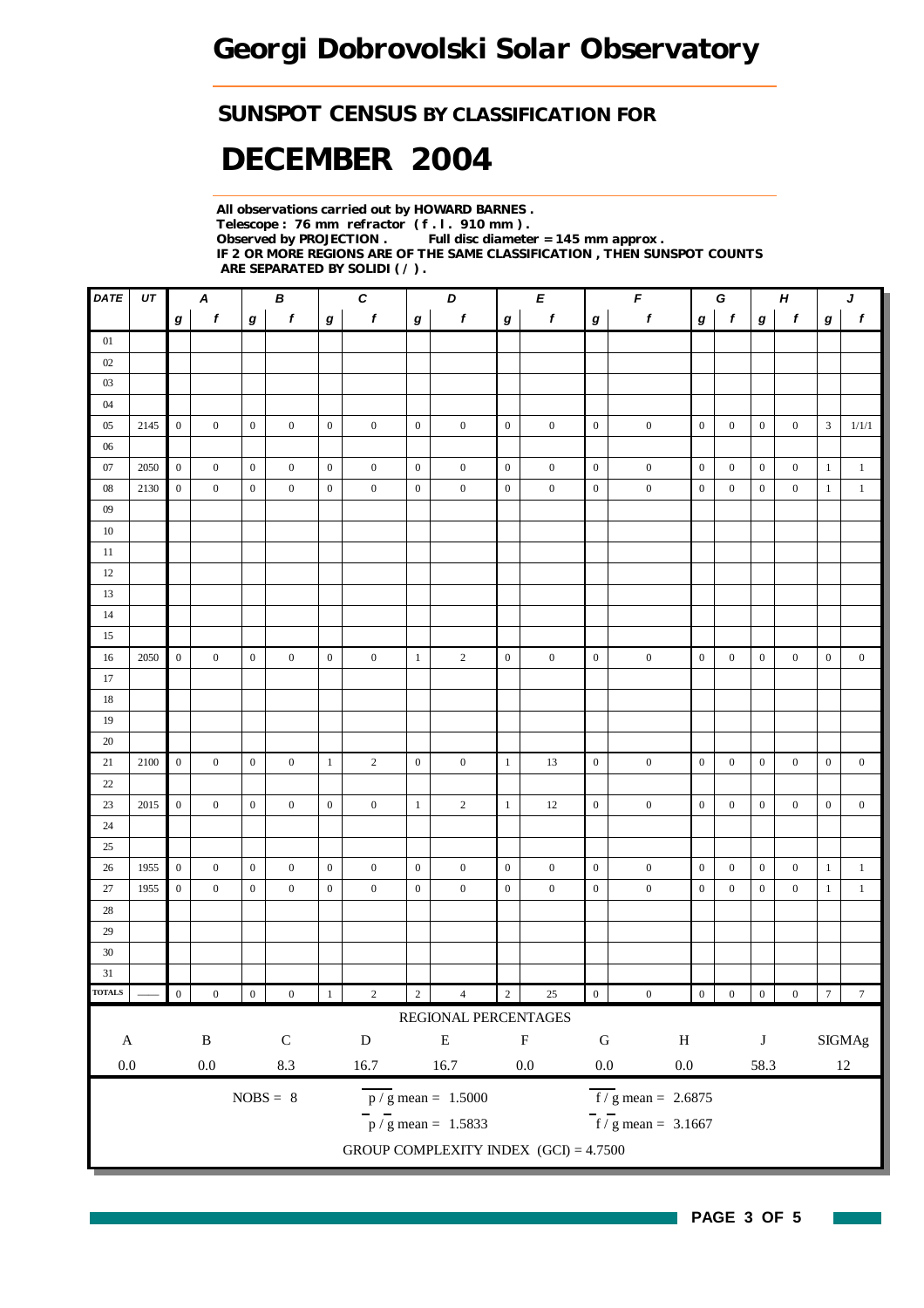# *Georgi Dobrovolski Solar Observatory*

*SMOOTHED RESULTS OF OBSERVED VALUES FOR THE LAST 12 MONTHS (OBTAINABLE) USING THE WALDMEIER & BARNES-13 METHODS.*

| <b>MONTH</b>     | $g(S^W)$ | $WN(S^W)$ | $SN(S^W)$ | $BX(S^W)$ | $CV(S^W)$ | $CC(S^W)$ | $IS(S^W)$ |
|------------------|----------|-----------|-----------|-----------|-----------|-----------|-----------|
| 2003 JULY        | 4.95     | 80.94     | 98.45     | 709.6     | 96.91     | 15.55     | 34.95     |
| <b>AUGUST</b>    | 4.68     | 77.77     | 95.55     | 703.2     | 94.97     | 14.95     | 34.28     |
| <b>SEPTEMBER</b> | 4.55     | 76.06     | 93.48     | 700.0     | 92.65     | 14.61     | 33.78     |
| <b>OCTOBER</b>   | 4.41     | 73.76     | 90.28     | 690.5     | 88.82     | 14.13     | 32.79     |
| <b>NOVEMBER</b>  | 4.29     | 71.92     | 88.12     | 673.5     | 85.40     | 13.74     | 32.00     |
| <b>DECEMBER</b>  | 4.19     | 69.26     | 84.25     | 630.5     | 82.43     | 13.37     | 30.28     |
| 2004 JANUARY     | 4.00     | 65.23     | 78.05     | 575.9     | 77.59     | 12.71     | 28.00     |
| <b>FEBRUARY</b>  | 3.75     | 61.35     | 72.76     | 548.3     | 72.73     | 11.90     | 26.48     |
| <b>MARCH</b>     | 3.56     | 58.70     | 70.01     | 537.4     | 70.74     | 11.30     | 25.59     |
| <b>APRIL</b>     | 3.53     | 57.59     | 70.08     | 508.8     | 70.66     | 11.20     | 24.77     |
| <b>MAY</b>       | 3.57     | 57.74     | 71.00     | 503.5     | 71.37     | 11.34     | 24.58     |
| <b>JUNE</b>      | 3.47     | 56.82     | 70.02     | 515.1     | 70.41     | 11.12     | 24.53     |

#### **DATA BELOW ARE PRELIMINARY. FINAL VALUES WILL BE PUBLISHED IN THE GDSO ANNUAL REPORTS.**

#### *BARNES-13 METHOD*

| <b>MONTH</b>     | $g(S^{B13})$ | $WN(S^{B13})$ | $SN(S^{B13})$ | $BX(S^{B13})$ | $CV(S^{B13})$ | $QC(S^{B13})$ | $IS(S^{B13})$ |
|------------------|--------------|---------------|---------------|---------------|---------------|---------------|---------------|
| 2003 JULY        | 5.09         | 85.57         | 105.39        | 806.7         | 102.60        | 16.21         | 38.27         |
| <b>AUGUST</b>    | 4.84         | 82.11         | 101.07        | 786.7         | 98.76         | 15.58         | 37.12         |
| <b>SEPTEMBER</b> | 4.60         | 78.06         | 95.50         | 750.9         | 93.61         | 14.85         | 35.37         |
| <b>OCTOBER</b>   | 4.35         | 73.60         | 89.51         | 704.8         | 88.15         | 14.07         | 33.20         |
| <b>NOVEMBER</b>  | 4.14         | 69.20         | 83.99         | 644.3         | 82.96         | 13.34         | 30.79         |
| <b>DECEMBER</b>  | 3.96         | 65.01         | 78.56         | 577.5         | 78.19         | 12.69         | 28.24         |
| 2004 JANUARY     | 3.80         | 61.44         | 73.72         | 524.8         | 73.91         | 12.09         | 26.12         |
| <b>FEBRUARY</b>  | 3.68         | 59.12         | 70.59         | 500.3         | 70.85         | 11.63         | 24.88         |
| <b>MARCH</b>     | 3.61         | 57.85         | 69.17         | 492.8         | 69.40         | 11.33         | 24.29         |
| APRIL            | 3.58         | 57.27         | 68.92         | 486.3         | 68.87         | 11.18         | 23.97         |
| MAY              | 3.57         | 57.45         | 69.47         | 497.3         | 69.37         | 11.18         | 24.20         |
| JUNE             | 3.52         | 57.42         | 69.76         | 520.6         | 69.89         | 11.11         | 24.67         |

*ERRATA: BX observed values for March & April 2004 should read 620.73 & 271.36 respectively, hence, the BX smoothed values (above) are corrected.*